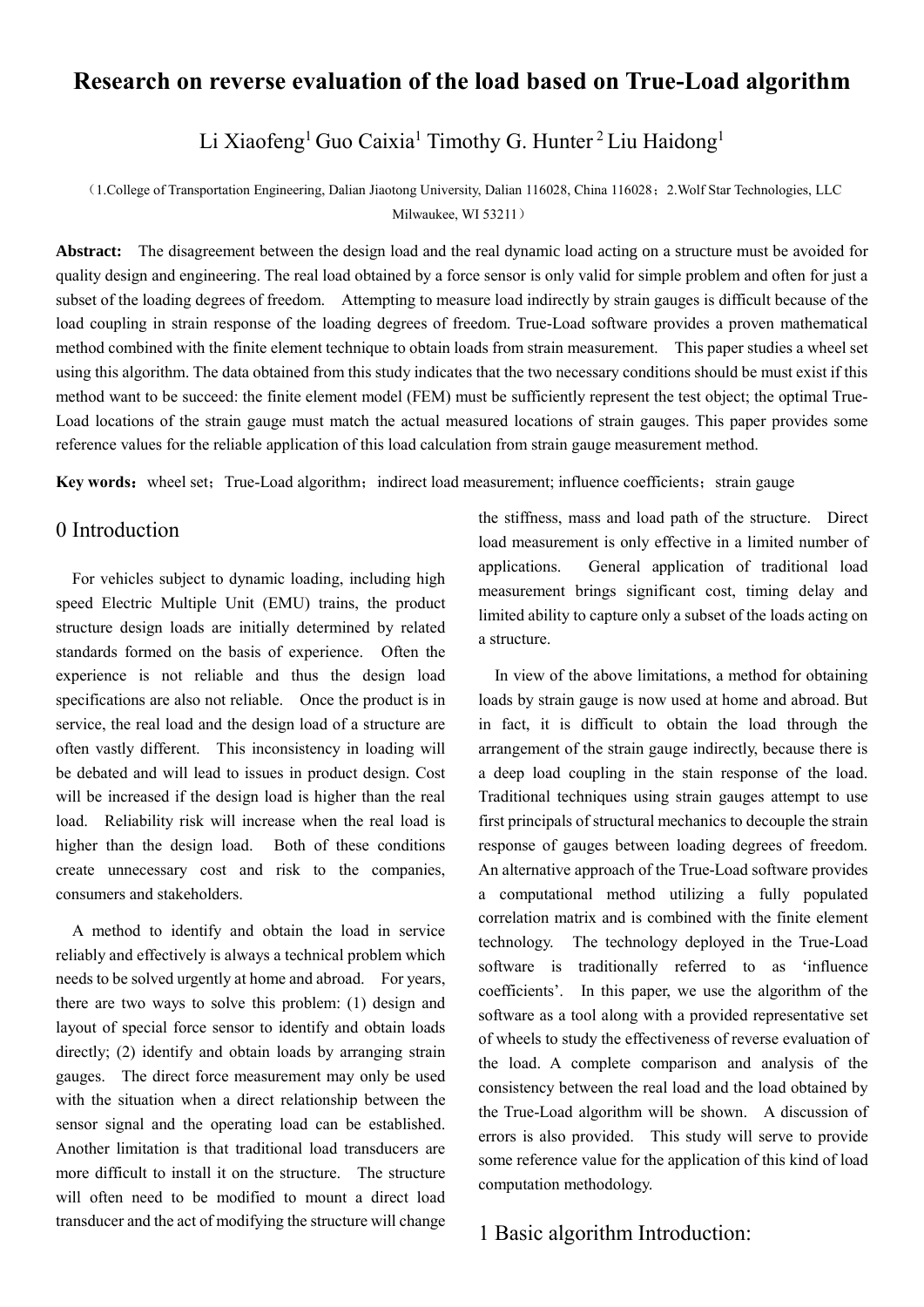For a linear structural system, the linear relation between load, strain and deformation is shown in Figure 1.1.



Fig. 1.1 schematic diagram of structure linear relationship

Converting the right hand side of Figure 1.1 to an equation, this relationship can be expressed as equation (1.1). Equation (1.1) is quite simply Hooke's Law.

$$
[F] = [K][X] \tag{1.1}
$$

From Figure 1.1, the left hand side of the diagram indicates that a strain corollary to equation (1.1) can also be derived if the strain matrix  $|\bar{\varepsilon}|$  is measured:

$$
[F] = [\bar{\varepsilon}][C] \tag{1.2}
$$

This formula expresses the linear relationship between the external load matrix  $|F|$ , the measured strain matrix  $|\bar{\varepsilon}|$ and the correlation matrix  $|C|$  based on the finite element calculation. According to the linear relationship between the strain and the external load, in order to solve for [C] in equation (1.2), the loads [F] can be assumed to be unit loads. This then allows the term [F] in equation (1.2) to be replaced with the identity matrix [I] as shown in equation (1.3).

$$
\[\varepsilon\]\[C\] = [I]\tag{1.3}
$$

 This then allows for the [C] matrix to be solved via equation (1.4). Recall from linear algebra that equation (1.4) is the matrix representation of least squares fit.

$$
[C] = [\varepsilon^T \varepsilon]^{-1} \varepsilon^T \tag{1.4}
$$

 The most stable [C] matrix can be found by choosing strain gauge locations that make the determinant of  $[\varepsilon^T \varepsilon]$ maximum (equation (1.5)). The D-Optimal search approach is used to find the gauges that satisfy equation  $(1.5)$ . The gauges that satisfy equation (1.5) are the optimal strain gauge placements to be sensitive to all of the applied unit load cases.

$$
\left| \varepsilon^T \varepsilon \right| \to \max \tag{1.5}
$$

The steps used in the True-Load software implementation of the load back calculation process is:

- (1) Establish the finite element model of the structure. Apply unit loads on the structure and store strain results.
- (2) For the True-Load algorithm, select a set of elements in nominal areas of the FEA model to be used for the D-Optimal gauge search. Specify the desire number of gauges to be located.
- (3) The gauges will be located such that equation (1.5) is satisfied.
- (4) Install the gauges on the test object and collect time histories of strain data in response to the applied test loads.
- (5) The True-Load software will multiply the measured strains from step (4) by the correlation matrix found in step (3). This multiplication will produce the loads from the measured strain.

### 2 Wheel load reverse test

The load calculation algorithm of software True-Load will be tested using, the wheel as the subject in this research. The wheel was tested with known loads and the True-Load algorithm was used to calculate the applied loads to further the understanding of the algorithm. The loads calculated from True-Load will be compared to the loads in applied in test environment.

### 2.1 Establish wheel set finite element model

The FEA model was created from as STEP file. The axle and wheel were meshed with  $2^{nd}$  order tetrahedron elements (C3D10). The assembly of the FEA components consisted of the axle and two instances of the wheel. The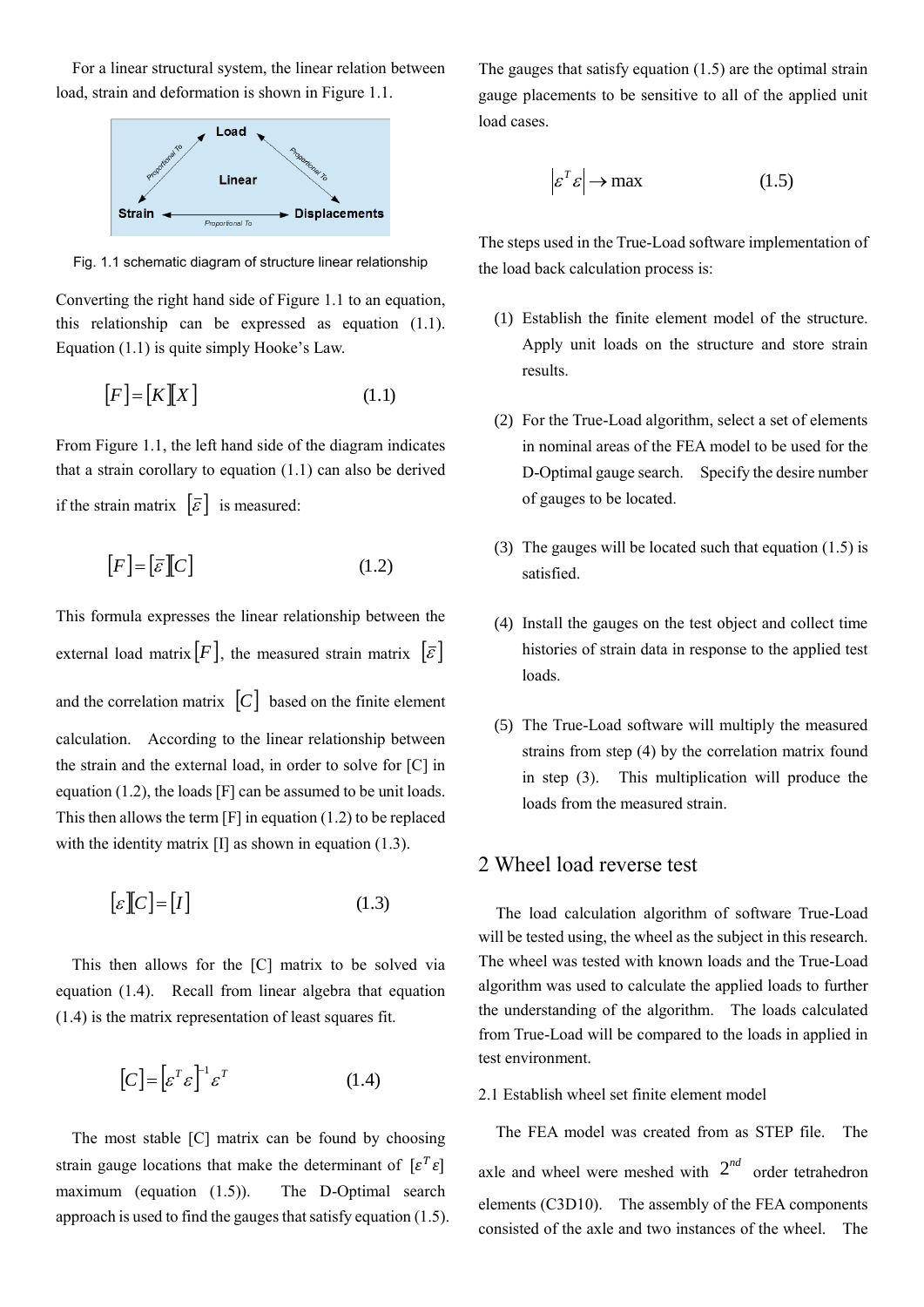faces of the axle and the wheel were surface coated with membrane elements (M3D6).The True-Load software uses 2D elements (membranes, shells) for placement of strain gauges. Membrane elements also provide more accurate surface strains from solid elements without increasing the global stiffness matrix size. Figure 2.1 shows the FEA mesh. The white elements are the membrane elements used for candidate gauge locations.



Fig. 2.1 finite element model of the wheel set

#### 2.2 Forward load and its working conditions

This study takes a different  $F_x$ ,  $F_y$  and  $F_z$  Combined into three kinds of conditions, as shown in table 2.1, each test will be loaded at different times in different load, which *Fx* ,

 $F_y$  and  $F_z$  respectively shown in figure 2.2.

Table 2.1 Description of test conditions

| ca             | axle                                         |   |             |       |      |   | wheel                  |          |   | 对应     |
|----------------|----------------------------------------------|---|-------------|-------|------|---|------------------------|----------|---|--------|
| se             | $F_{y}$                                      |   | <b>10KN</b> | $F_z$ | 10KN |   | <b>10KN</b><br>$F_{x}$ |          |   | 组<br>数 |
|                | L                                            | R | в           | L     | R    | В | L                      | R        | В |        |
| 1              | ×                                            | × |             |       |      |   | $\times$               | $\times$ |   |        |
| $\overline{c}$ |                                              |   | $\times$    |       |      | × |                        |          | × |        |
| 3              | ×                                            | × |             | ×     | ×    |   | $\times$               | $\times$ |   |        |
|                | ×表示在此方向加载。<br>note: L=Left; R=Right; B=Both. |   |             |       |      |   |                        |          |   |        |



Fig. 2.2 Schematic diagram of the loading position of the finite element model

2.3 Arrangement of strain gauge group

 This test select eight strain gauges, its position as shown in Figure 2.3 below.



Fig. 2.3 Layout of strain gauge group

#### 2.4 Reverse load data and the comparison

 The wheel set was tested on a full scale testing rig as shown in Figure 2.4.



Fig. 2.4 Full Scale Testing Rig

The experimental results show that errors between the calculated load and the actual load range from 1% to 14%. It was found that the finite element model of the wheel does not match the real geometry of the wheel These geometric differences caused differences in stiffness and the corresponding strain response. It is believed that this geometric difference is the largest source for error. Other errors could be the physical placement of the strain gauges on the wheel. However, the error in gauge placement is believed to be negligible. The following table shows the contrast between load back calculation and the real load: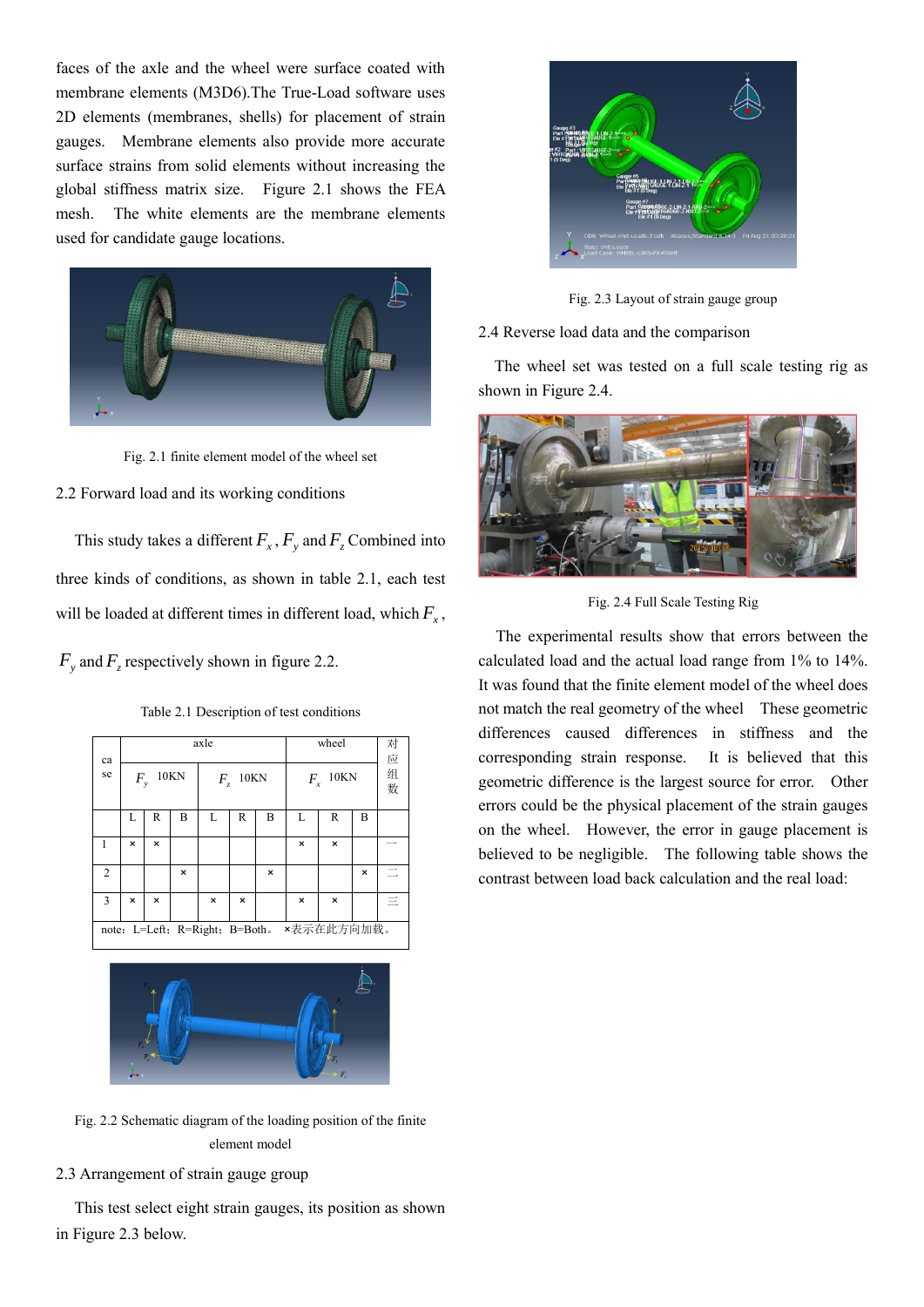|                                             |            | axle    |            | wheel   |            |  |  |
|---------------------------------------------|------------|---------|------------|---------|------------|--|--|
| t/s                                         |            | Y Left  | Y<br>Right | X Left  | X<br>Right |  |  |
|                                             | Calculated | $-2.56$ | $-2.94$    | $-0.13$ | $-0.35$    |  |  |
| $\mathbf{1}$                                | Applied    | $-2.97$ | $-3.00$    | 0.00    | 0.00       |  |  |
|                                             | Error      | 14%     | 2%         |         |            |  |  |
|                                             | Calculated | $-5.71$ | $-6.36$    | $-0.31$ | $-0.70$    |  |  |
| 5                                           | Applied    | $-6.60$ | $-6.70$    | 0.00    | 0.00       |  |  |
|                                             | Error      | 14%     | 5%         |         |            |  |  |
|                                             | Calculated | $-5.11$ | $-5.98$    | 2.29    | 2.40       |  |  |
| 9                                           | Applied    | $-5.40$ | $-5.40$    | 2.32    | 2.32       |  |  |
|                                             | Error      | 5%      | $-11%$     | $1\%$   | $-3%$      |  |  |
| Note: Error= (Applied-Calculated) /Applied. |            |         |            |         |            |  |  |

Load unit: KN

Table 2.3 comparison of the second set

Load unit: KN

|                                             |            |           | Axle       | wheel     |            |           |            |  |
|---------------------------------------------|------------|-----------|------------|-----------|------------|-----------|------------|--|
| t<br>1<br>S                                 |            | Y<br>Left | Y<br>Right | Z<br>Left | Ζ<br>Right | X<br>Left | X<br>Right |  |
|                                             | Calculated | $-2.77$   | $-2.77$    | $-0.01$   | $-0.01$    | $-0.24$   | $-0.24$    |  |
| 1                                           | Applied    | $-2.97$   | $-3.0$     | 0.00      | 0.00       | 0.00      | 0.00       |  |
|                                             | Error      | 7%        | 8%         |           |            |           |            |  |
|                                             | Calculated | $-6.07$   | $-6.07$    | 0.05      | 0.05       | $-0.51$   | $-0.51$    |  |
| 5                                           | Applied    | $-6.60$   | $-6.7$     | 0.00      | 0.00       | 0.00      | 0.00       |  |
|                                             | Error      | 9%        | 9%         |           |            |           |            |  |
|                                             | Calculated | $-5.56$   | $-5.56$    | 0.07      | 0.07       | 2.34      | 2.34       |  |
| 9                                           | Applied    | $-5.40$   | $-5.4$     | 0.00      | 0.00       | 2.32      | 2.32       |  |
|                                             | Error      | $-3%$     | $-3\%$     |           |            | 1%        |            |  |
| Note: Error= (Applied-Calculated) /Applied. |            |           |            |           |            |           |            |  |

Load unit: KN

|                                             |            |           | Axle       | wheel   |         |         |            |  |
|---------------------------------------------|------------|-----------|------------|---------|---------|---------|------------|--|
| t<br>1<br>S                                 |            | Y<br>Left | Y<br>Right | Z Left  | Z Right | X Left  | X<br>Right |  |
|                                             | Calculated | $-2.56$   | $-2.94$    | $-0.08$ | 0.07    | $-0.13$ | $-0.35$    |  |
| 1                                           | Applied    | $-2.97$   | $-3.00$    | 0.00    | 0.00    | 0.00    | 0.00       |  |
|                                             | Error      | 14%       | 2%         |         |         |         |            |  |
|                                             | Calculated | $-5.71$   | $-6.36$    | $-0.23$ | 0.35    | $-0.31$ | $-0.70$    |  |
| 5                                           | Applied    | $-6.60$   | $-6.70$    | 0.00    | 0.00    | 0.00    | 0.00       |  |
|                                             | Error      | 14%       | 5%         |         |         |         |            |  |
| 9                                           | Calculated | $-5.11$   | $-5.98$    | 0.03    | 0.11    | 2.29    | 2.40       |  |
|                                             | Applied    | $-5.40$   | $-5.40$    | 0.00    | 0.00    | 2.32    | 2.32       |  |
|                                             | Error      | $5\%$     | $-11%$     |         |         | 1%      | $-3%$      |  |
| Note: Error= (Applied-Calculated) /Applied. |            |           |            |         |         |         |            |  |

 From the above table, we can see that the error between the calculated load and the real load can have errors as high as 14%. It is believed that the geometric differences between the FEA model and the test part are the largest source for this error. As can also be seen in the above tables, most of the error is below 5% for the loads

### 3 Discussion on algorithm Scientifically

 In this study, we find that the proposed algorithm is used to find out the optimal location of the strain gauge in the initial strain gauge group by using the D-Optimal optimization algorithm. The optimum set of gauges is influenced primarily by the user's selection of candidate elements used in the search. These elements must be in nominal, low strain gradient areas. The selection of these areas are subject to user discretion. Once the optimal gauges are found, user edits are performed in order to make the gauges easier to place in the lab. While, theoretically there is one set of optimal gauges to be used, there is a very large set of suitable gauges that may be used for efficient gauge placement in the laboratory environment. When the object is relatively simple (e.g. a cantilever beam), the user may rely in engineering judgement for gauge placement. However for complex structures, an automated D-Optimal method of gauge placement similar to that provide by True-Load is needed to have meaningful strain measurements that support load back calculation. True-Load has shown value in supporting reliable load back calculation.